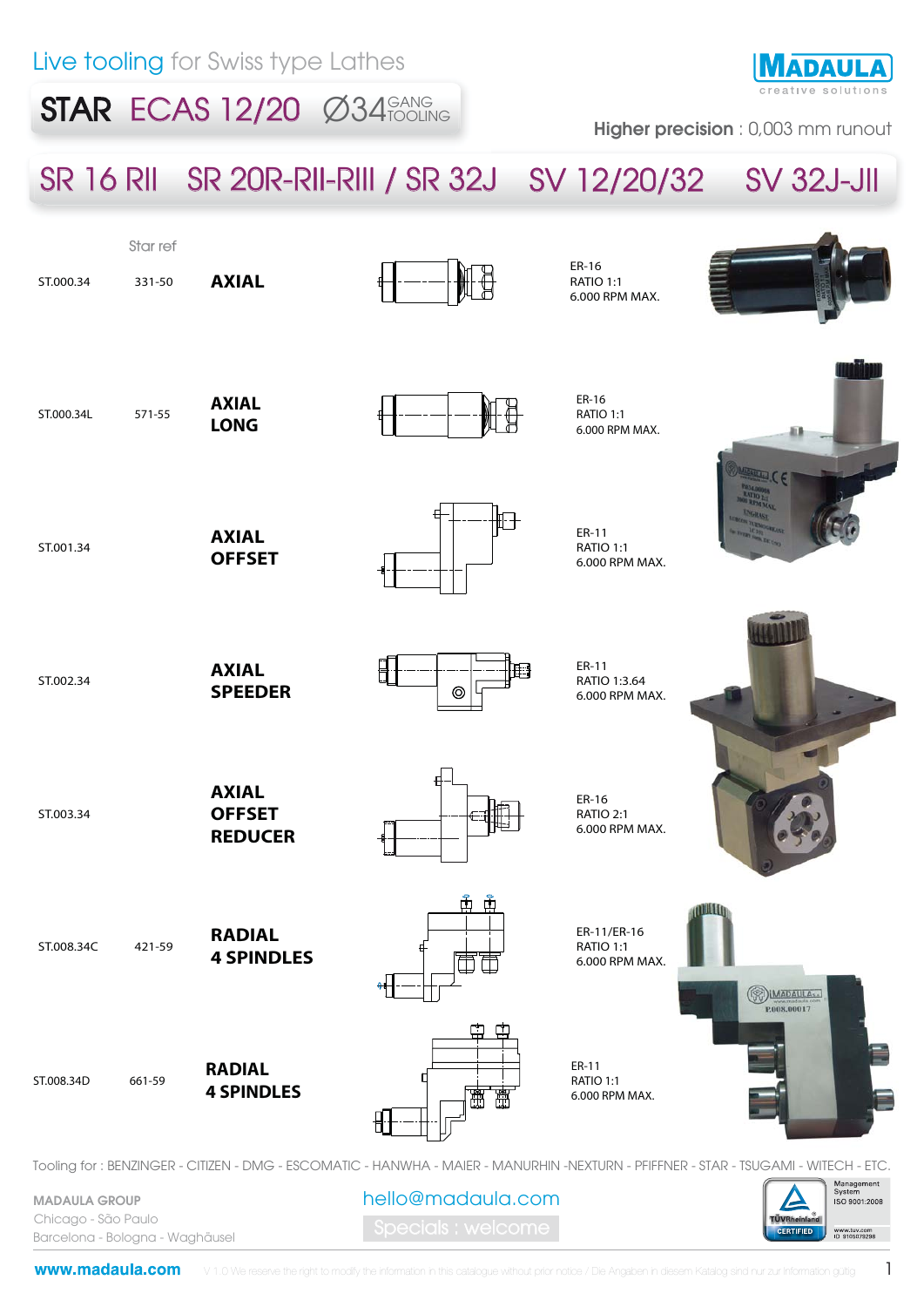### $STAR$  ECAS 12/20  $\emptyset$ 34 $_{\text{TOCLING}}$



Higher precision : 0,003 mm runout

## SR 16 RII SR 20R-RII-RIII / SR 32J SV 12/20/32 SV 32J-JII



Tooling for : BENZINGER - CITIZEN - DMG - ESCOMATIC - HANWHA - MAIER - MANURHIN -NEXTURN - PFIFFNER - STAR - TSUGAMI - WITECH - ETC.

MADAULA GROUP Chicago - São Paulo Barcelona - Bologna - Waghäusel hello@madaula.com

Management<br>System **ISO 9001:2008 rÜVRheinia CERTIFIED** www.tuv.com<br>ID 9105079298

2

www.madaula.com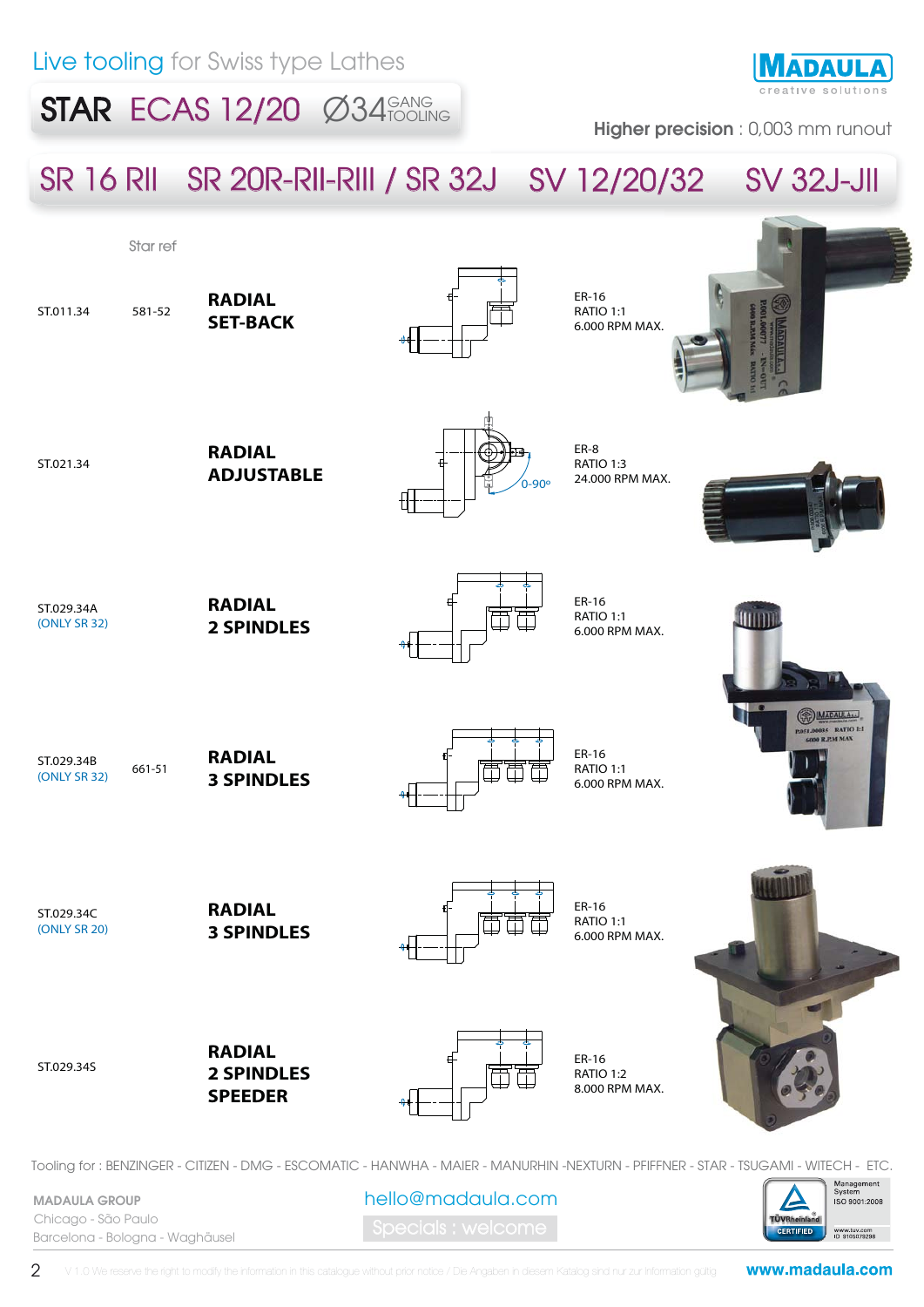### $STAR$  ECAS 12/20  $\emptyset$ 34 $_{\text{TOCLING}}$



Higher precision : 0,003 mm runout

## SR 16 RII SR 20R-RII-RIII SR 32J SV 12/20/32 SV 32J-JII



MADAULA GROUP Chicago - São Paulo Barcelona - Bologna - Waghäusel

www.madaula.com

hello@madaula.com

ISO 9001:2008

www.tuv.com<br>ID 9105079298

**rÜVRheinia CERTIFIED**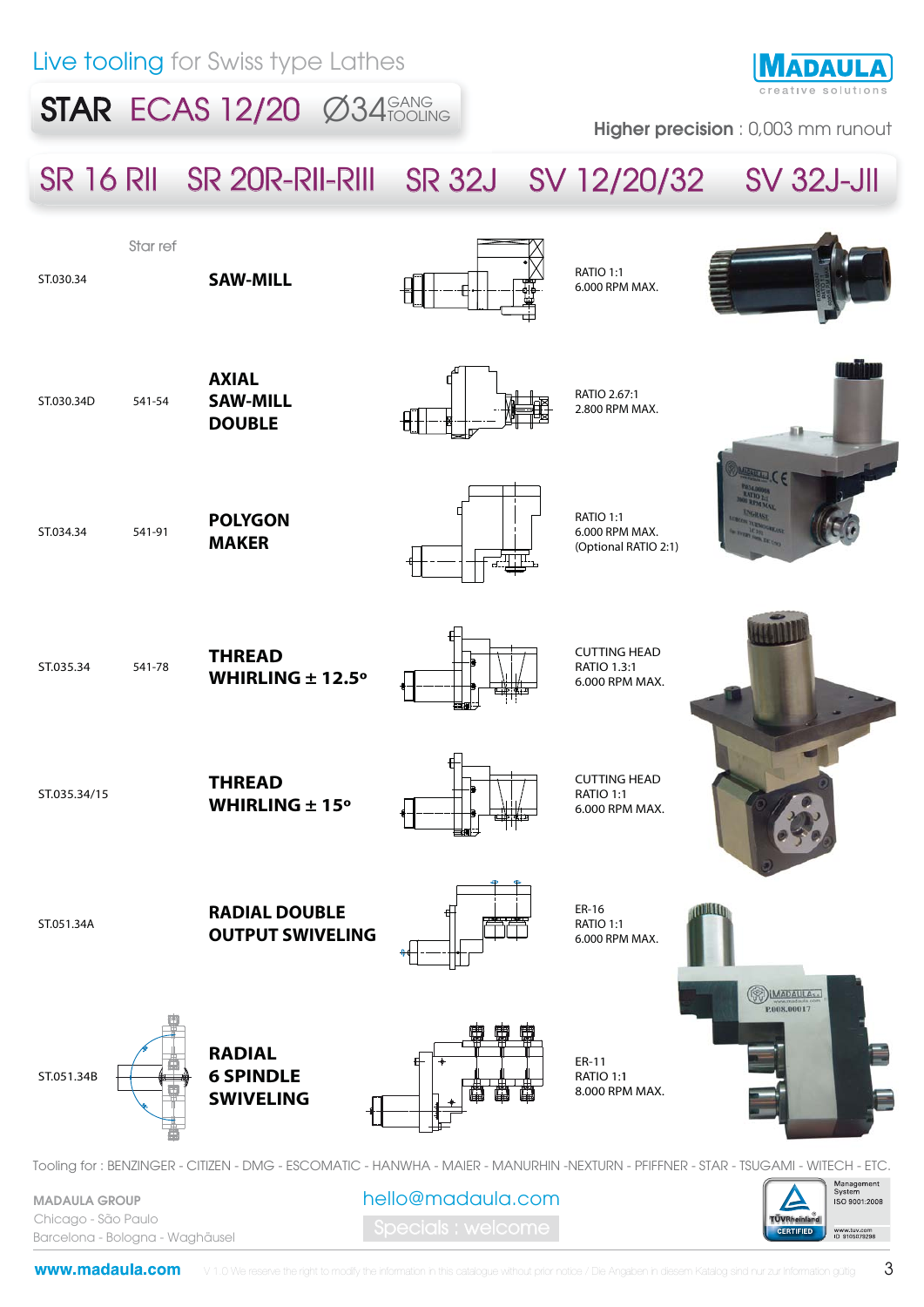### **STAR ECAS 12/20**  $\emptyset$ **22 FOOLING**

# ADAUI

#### Higher precision : 0,003 mm runout

## SR 16 RII SR 20R-RII-RIII SR 32J



Tooling for : BENZINGER - CITIZEN - DMG - ESCOMATIC - HANWHA - MAIER - MANURHIN -NEXTURN - PFIFFNER - STAR - TSUGAMI - WITECH - ETC.

hello@madaula.com

| TÜVRheinland     | Management<br>System<br>ISO 9001:2008 |
|------------------|---------------------------------------|
| <b>CERTIFIED</b> | www.tuv.com<br>ID 9105079298          |

4 V 1.0 We reserve the right to modify the information in this catalogue without prior notice / Die Angaben in diesem Katalog sind nur zur Information gültig

MADAULA GROUP Chicago - São Paulo

Barcelona - Bologna - Waghäusel

www.madaula.com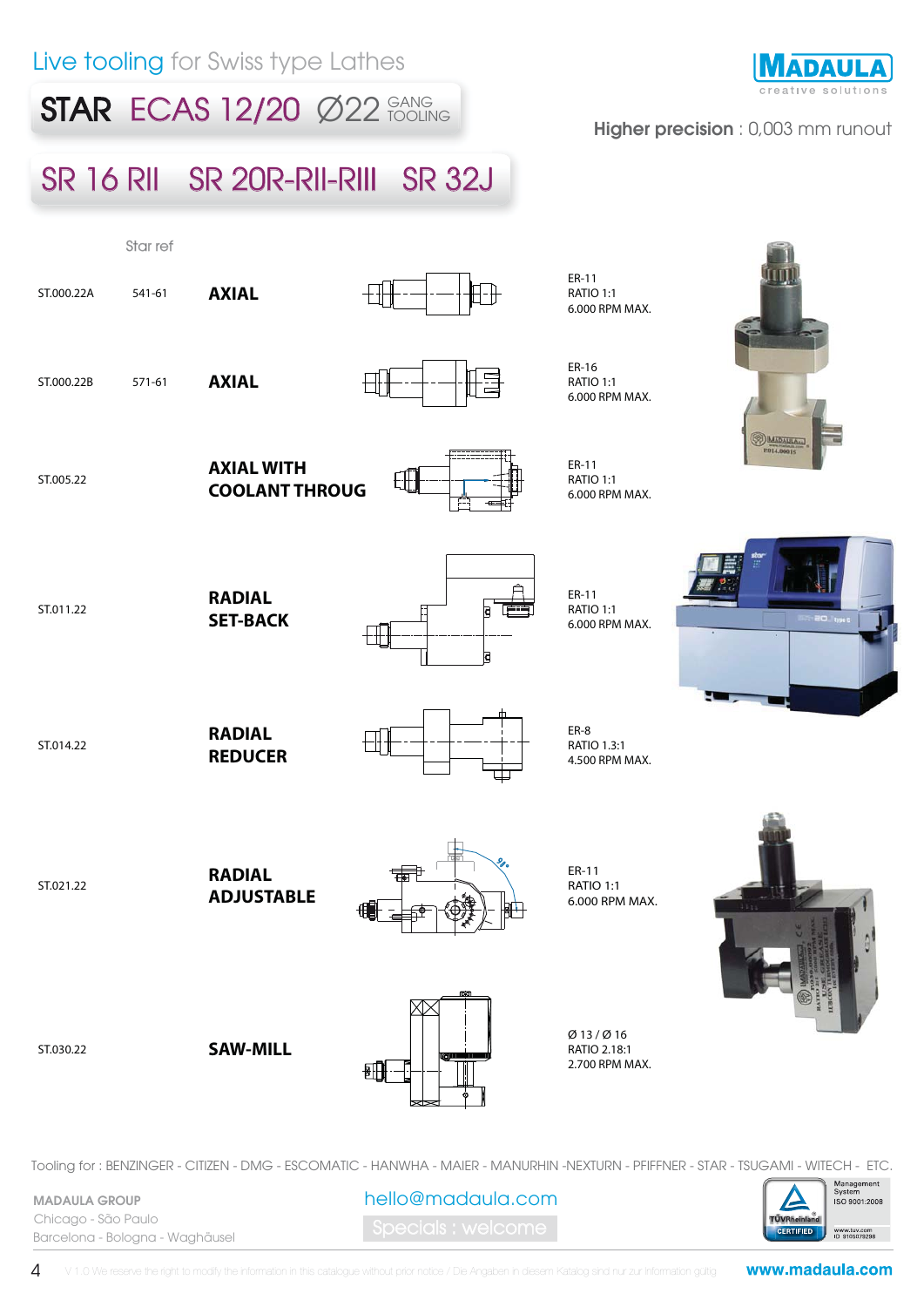

Tooling for : BENZINGER - CITIZEN - DMG - ESCOMATIC - HANWHA - MAIER - MANURHIN -NEXTURN - PFIFFNER - STAR - TSUGAMI - WITECH - ETC.

MADAULA GROUP Chicago - São Paulo Barcelona - Bologna - Waghäusel

www.madaula.com

hello@madaula.com



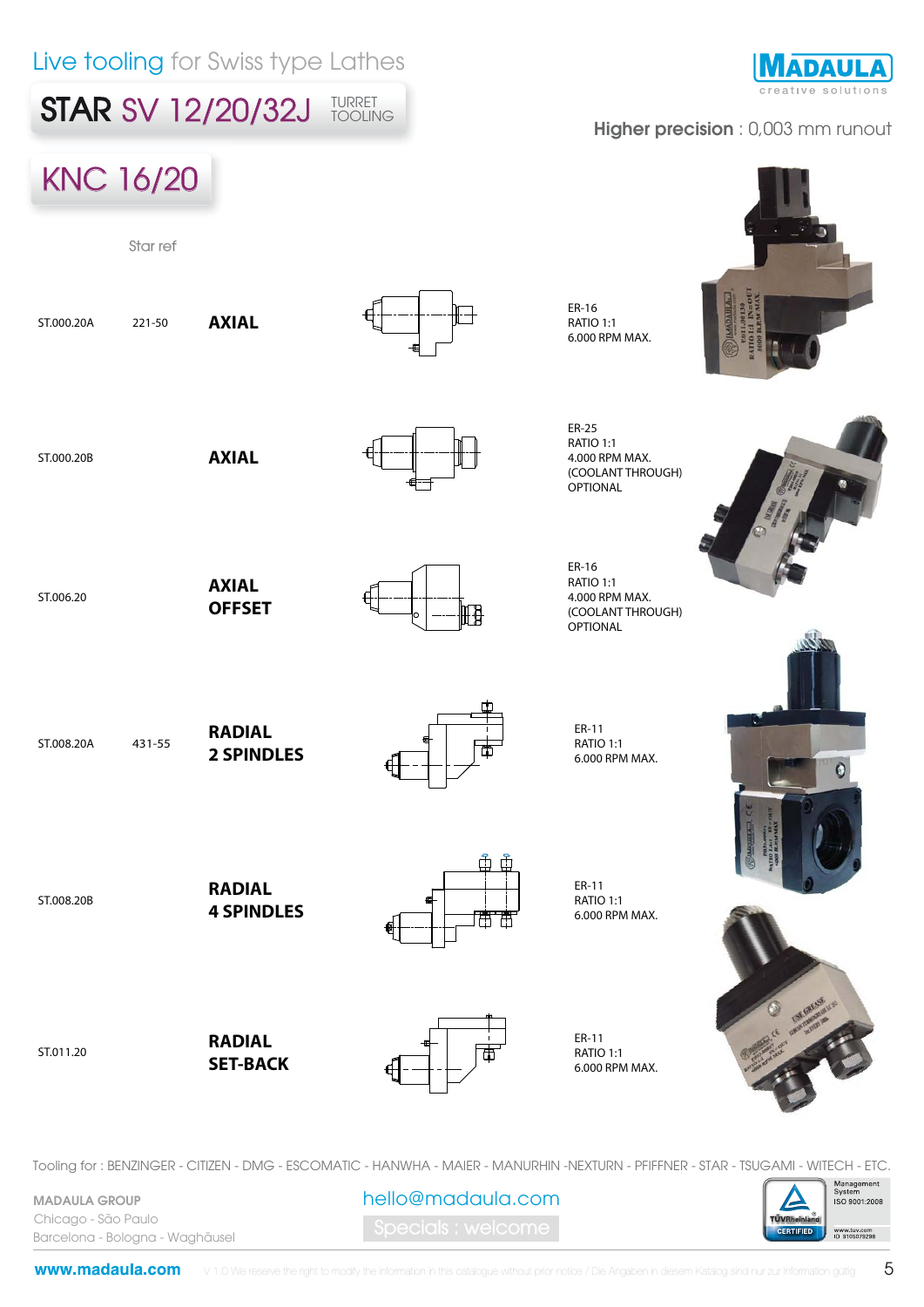**STAR SV 12/20/32J** TURRET

**NADAULA** 

#### Higher precision : 0,003 mm runout



MADAULA GROUP Chicago - São Paulo Barcelona - Bologna - Waghäusel

6

hello@madaula.com

V 1.0 We reserve the right to modify the information in this catalogue without prior notice / Die Angaben in diesem Katalog sind nur zur Information gültig

www.madaula.com

**ÜVRheinia** CERTIFIED ISO 9001:2008

www.tuv.com<br>ID 9105079298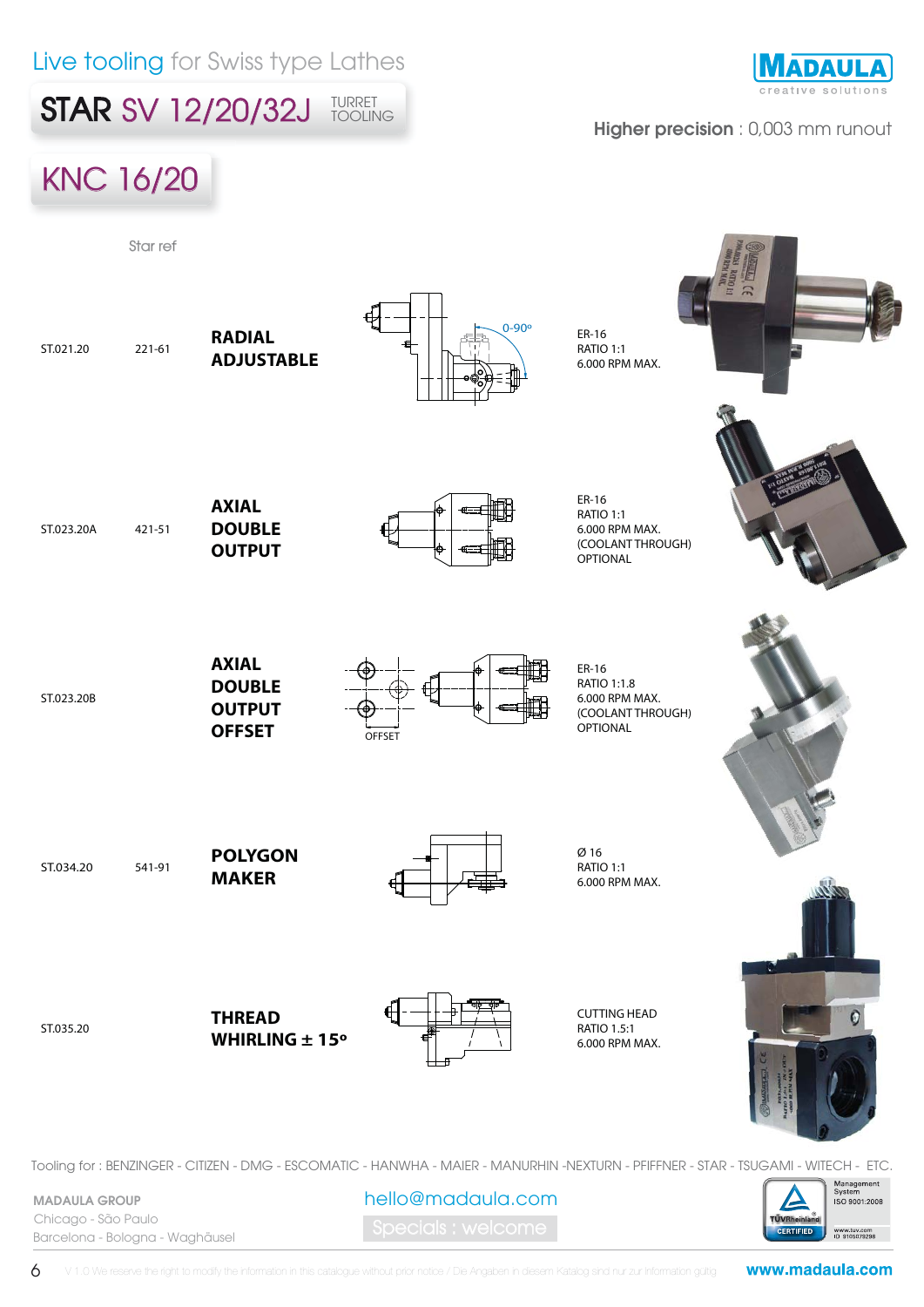**STAR ECAS 20T/32T TURRET** 

# **ADAUL**

#### Higher precision : 0,003 mm runout



Tooling for : BENZINGER - CITIZEN - DMG - ESCOMATIC - HANWHA - MAIER - MANURHIN -NEXTURN - PFIFFNER - STAR - TSUGAMI - WITECH - ETC.

hello@madaula.com

MADAULA GROUP Chicago - São Paulo Barcelona - Bologna - Waghäusel

www.madaula.com

Management<br>System **ISO 9001:2008** 

www.tuv.com<br>ID 9105079298

**ÜVRheinia CERTIFIED**